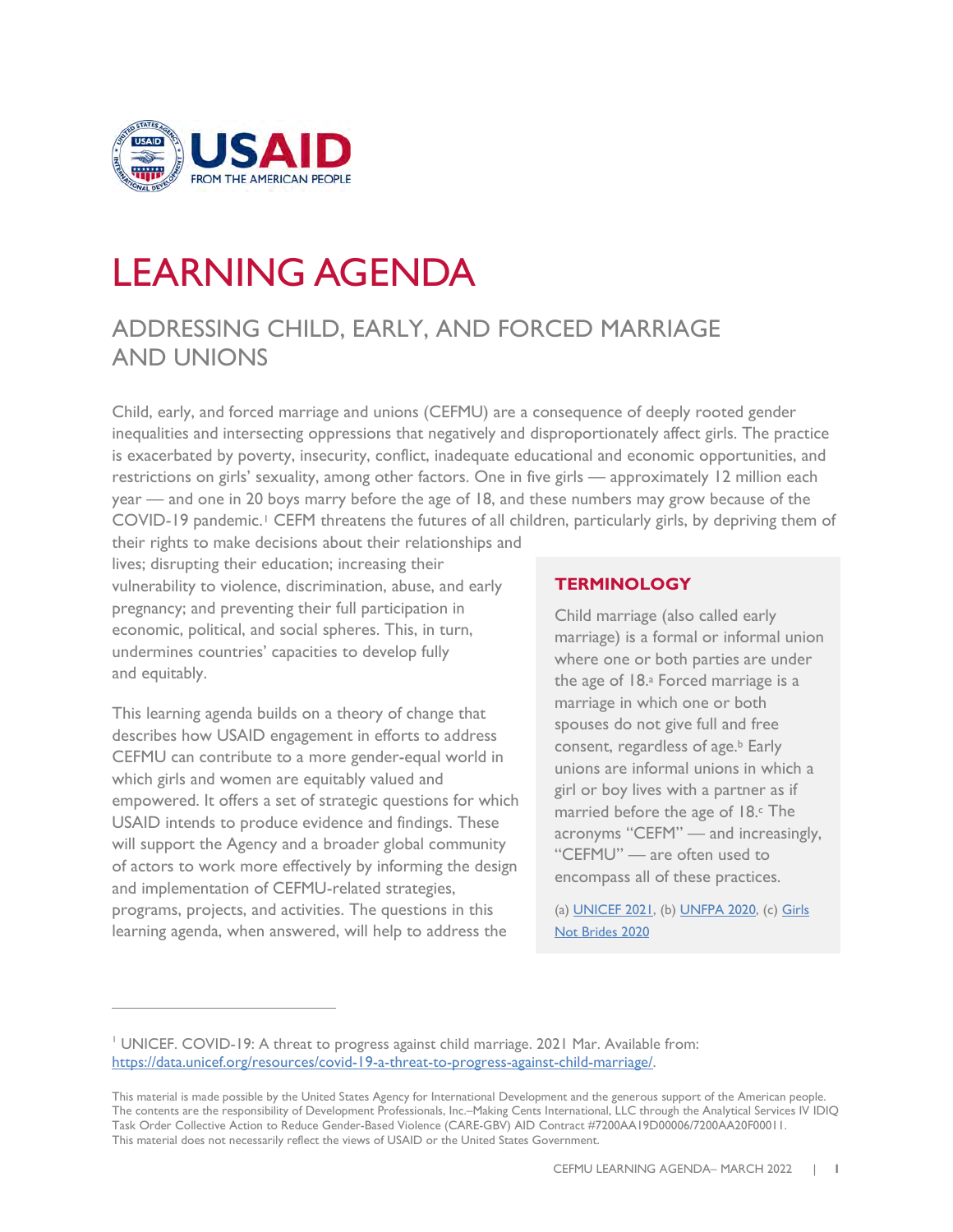broader question of "What interventions do we invest in, and to what extent, to create transformational change?"

The CEFMU Learning Agenda will guide USAID's continuous learning and expansion of the global evidence base by allowing for the systematic organization and sharing of new evidence. Developed through an iterative consultative process with stakeholders inside and outside of the U.S. Government, the learning agenda consists of questions in key areas for which USAID intends to disseminate existing data, generate new evidence, and produce recommendations on how to improve the design and implementation of interventions. Guided by this learning agenda, USAID should draw data, information, and knowledge from an array of sources that include research, monitoring data, and performance and impact evaluations.

The implementation of this learning agenda will use and build on the evidence from other USAID investments and learning agendas, such as those for ending gender-based violence, advancing sexual and reproductive health, fostering women's economic empowerment, expanding access to quality education, and promoting the rights and well-being of adolescent girls. It is thus intended to be multi-sectoral, cutting across USAID sectors and portfolios. At the same time, USAID recognizes that many other actors, including other funders, host country governments, academia, and, increasingly, civil society organizations, are generating evidence and knowledge that will move us as a community closer to answering the questions prioritized in this document. We will therefore seek to collaborate and coordinate with these global, regional, and local actors, including through joint research activities, so that our learning is informed by and informs their respective efforts. These cross-sectoral and interagency collaborations will strengthen and enhance this learning agenda.

The CEFMU Learning Agenda recommends the use of a variety of data sources and analysis methods to produce evidence and findings and allows for flexibility in how we address the questions herein. It reflects work currently being carried out by USAID and its partners and colleagues, the analytical outputs of which will contribute to the process of finding answers to the learning agenda questions. The outputs of the learning agenda will inform programs supported by USAID, as well as the broader global research agenda. At the same time, the learning agenda will guide potential questions to include in new research, impact and performance evaluations, and other analyses that are conducted under future USAID investments and programming.

Learning agenda questions were selected and developed by working with USAID technical experts, conducting a review of peer-reviewed publications and gray literature, reviewing questions and research gaps identified by other global actors, and discussing evidence gaps with external partners. Among the most helpful documents in understanding and prioritizing existing evidence gaps were a paper on research priorities and gaps that was developed following a consultation hosted by the World Health Organization, UNICEF, the United Nations Population Fund (UNFPA), and Girls Not Brides, in October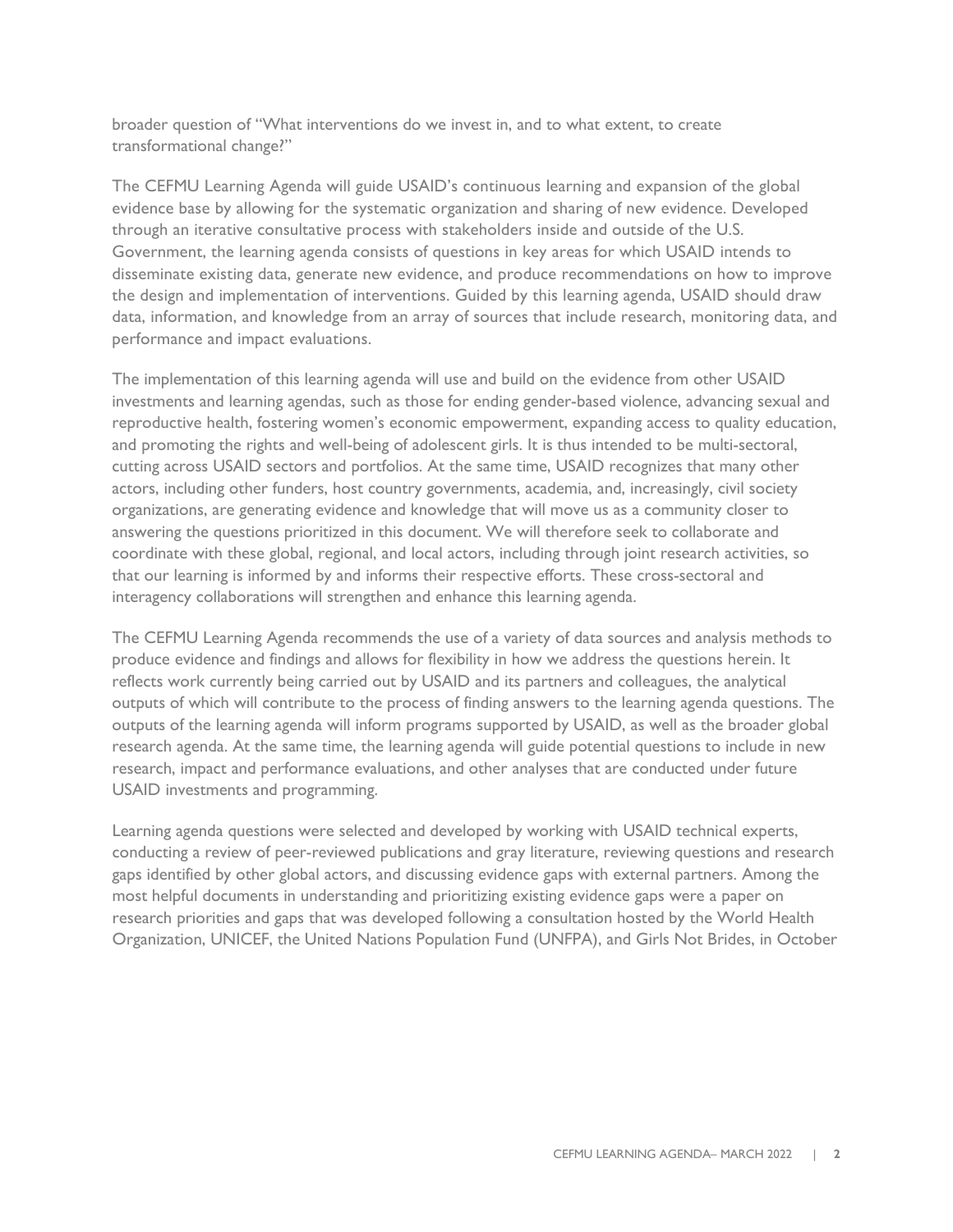2019, as well as the research priorities identified for Phase 2 of the UNICEF-UNFPA Global Programme to End Child Marriage.<sup>[2,](#page-2-0)[3](#page-2-1)</sup>

# **LEARNING AGENDA QUESTIONS**

Global attention to the issue of CEFMU has increased significantly in the past decade, as have investments from governments, foundations, and others to address the practice. As a result, more interventions have been undertaken, and organizations from the grassroots to the international level have engaged in action and advocacy to stem the practice and to support girls and young women who were married as children. At the same time, we have seen significant new research projects and an accompanying growth in the global evidence base, with more than 1,000 articles that focused on child marriage or married adolescents published between 2000 and 2019.[4](#page-2-2) While we know more now about CEFMU than ever, including its drivers, its consequences, and how to prevent it, ending the practice remains a challenge. Additional nuanced, context-specific data, interventions, and advocacy are needed to end this harmful practice. We prioritize the following areas for this learning agenda.

#### **WHAT CAN PREVENT CEFMU IN UNDER-STUDIED COUNTRIES AND CONTEXTS?**

Much of the rigorous evidence to date on effective responses to CEFMU comes from geographically localized programs — largely in South Asia and East Africa — and points to the following strategies, which tend to be most effective when implemented in combination.<sup>[5](#page-2-3),[6,](#page-2-4)[7](#page-2-5)</sup>

- Advancing girls' **empowerment**, rights, leadership, and assets
- Mobilizing families, communities, and influencers to **change attitudes, behaviors, and norms**
- Providing **direct services** including health, mental health and psychosocial support, education, justice, and legal services — to at-risk, married, and formerly married girls
- Providing **economic opportunities**, such as livelihood training and workforce development skills, to girls and their families to keep girls in school
- Advocating for the establishment and implementation of effective **laws and policies**

<span id="page-2-0"></span><sup>&</sup>lt;sup>2</sup> Plesons M, Travers E, Malhotra A, Finnie A, Maksud N, Chalasani S, et al. Updated research gaps on ending child marriage and supporting married girls for 2020–2030. Reprod Health (2021) 18:152. Available from:<br>https://doi.org/10.1186/s12978-021-01176-x.

<span id="page-2-1"></span> $3$  UNICEF. Research strategy for phase II: The UNFPA–UNICEF Global Programme To End Child Marriage. 2021. Available from: https://www.unicef.org/documents/child-marriage-research-strategy.<br><sup>4</sup> Greene M, Siddiqi M, Abularrage T. Interventions to prevent and respond to child marriage across Africa:

<span id="page-2-2"></span>progress, gaps and priorities. In prep. 2021. Available from: [mgreene@greeneworks.com.](mailto:mgreene@greeneworks.com)

<span id="page-2-3"></span> $5$  Lee-Rife S, Malhotra A, Warner A, Glinski AM. What works to prevent child marriage: a review of the evidence. Studies in Family Planning. 2012 Dec;43(4):287-303.<br><sup>6</sup> Kalamar AM, Lee-Rife S, Hindin MJ. Interventions to prevent child marriage among young people in low- and

<span id="page-2-4"></span>[middle-income countries: a systematic review of the published and gray literature.](https://www.ncbi.nlm.nih.gov/pubmed/27562449) J of Adolesc Health. 2016 Sep;59(3 Suppl):S16-21.

<span id="page-2-5"></span> $<sup>7</sup>$  Chae S, Ngo TD. [The global state of evidence on interventions to prevent child marriage.](https://www.girlsnotbrides.org/wp-content/uploads/2017/11/2017PGY_GIRLCenterResearchBrief_01.pdf) New York; 2017:</sup> Population Council. GIRL Center Research Brief No. 1.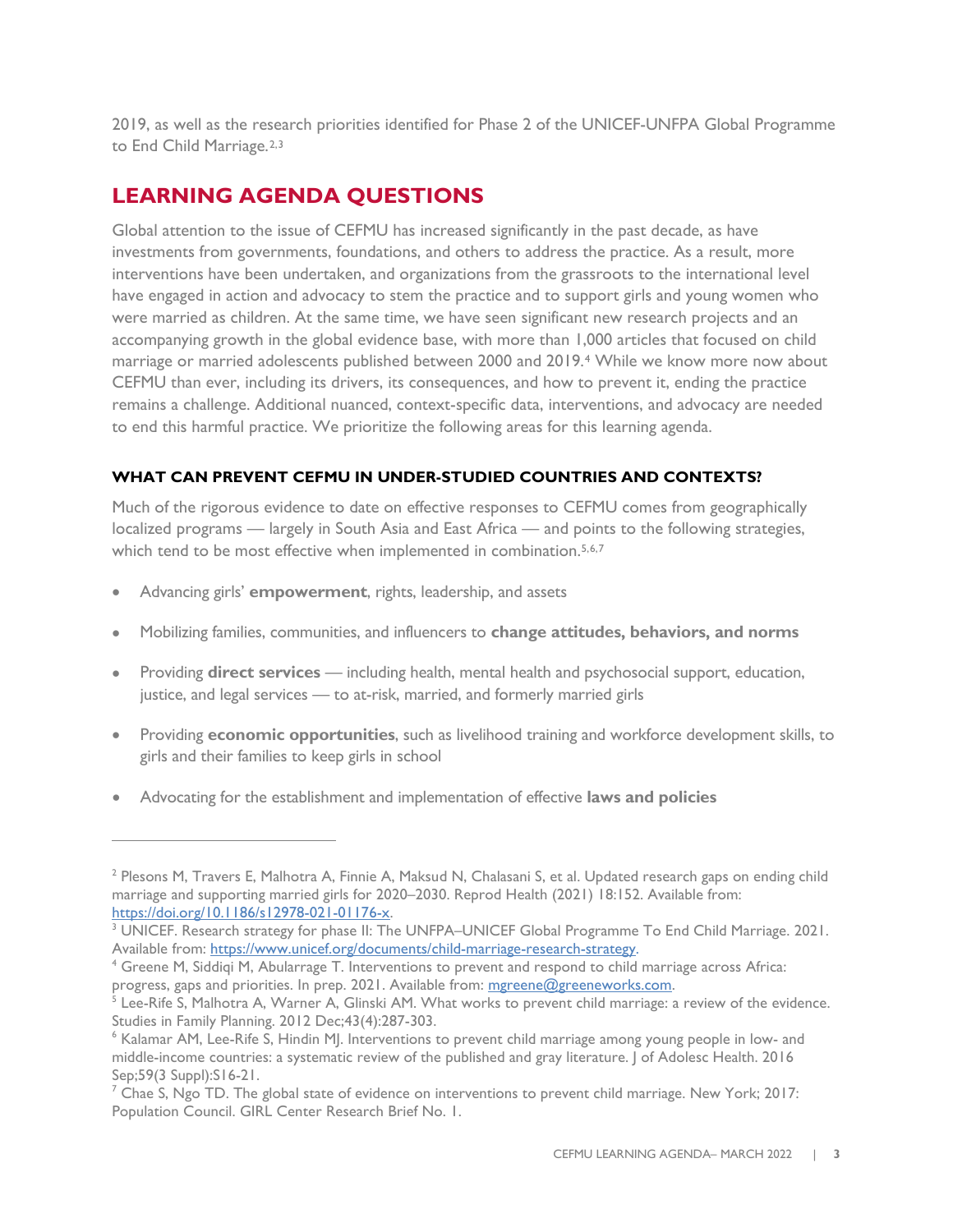It is important to note that these strategies are aggregated from learning across diverse programs implemented in many contexts. Their design and the effects they have in one context may differ from those in another setting. Not enough is known about which combination of strategies may work best in each context. For example, the Overseas Development Institute found that stressing the economic benefits of delaying marriage motivated some young people in Hmong communities in Vietnam to postpone marriage until their early twenties. However, in Ethiopia, focusing on negative outcomes associated with CEFMU, such as obstetric fistula and other health problems, appeared to be a better approach to shift norms related to the age of marriage.[8](#page-3-0) A special supplement of the *Journal of Adolescent Health* focused on this diversity and the complexity of CEFMU and affirmed that effective strategies vary by context.<sup>[9](#page-3-1)</sup>

South Asia has long had the largest number of the world's child brides. Even as CEFMU prevalence has declined significantly in recent years — and the region is expected to see this current rate decline by half by 2030 — South Asia still has more than 40 percent of the global burden of CEFMU. India and Bangladesh, together, have more women who married as children than the next 15 countries combined.

In the first phase of CEFMU research, the predominant evidence focused on South Asia, particularly India and Bangladesh, and to a far lesser extent, parts of East and West Africa.[10](#page-3-2) In the past decade, sub-Saharan Africa has increasingly been the focus of research and programming to prevent and mitigate CEFMU. There has been a significant uptick in political will to address CEFMU in Africa, as shown by commitments from the African Union and governments, including Ethiopia, Senegal, and Zambia. Important progress has been made at the national level; for example, in Ethiopia, prevalence has declined by one-third since 2007. However, change has been stagnant or slow in certain regions within countries and at the national level in some countries across the continent.

Eighteen of the 20 countries in the world with the highest prevalence of CEFMU are in sub-Saharan Africa, and it is anticipated that, without significant change, the total number of child brides here will increase because of population growth, even as the prevalence does not. Six of the 10 countries with the highest prevalence in the world are in West and Central Africa, where progress has stalled, and the Central African countries have scant research and programming taking place, despite the tremendous need.

<span id="page-3-0"></span><sup>&</sup>lt;sup>8</sup> Harper C, Jones N, Presler-Marshall E, Walker D. Unhappily ever after - slow and uneven progress in the fight [against early marriage.](https://www.odi.org/publications/8593-unhappily-ever-after-fight-against-early-marriage) Overseas Development Institute. ODI: 2014.<br><sup>9</sup> Olum R, Muthengi E, Chandra-Mouli V. The diversity and complexity of child marriage. J Adolesc Health. 2021

<span id="page-3-1"></span>Dec; 69 (6S Suppl): S1-S80.

<span id="page-3-2"></span><sup>&</sup>lt;sup>10</sup> Malhotra M, Warner A, McGonagle A, Lee-Rife S. Solutions to end child marriage: what the evidence shows. International Center for Research on Women. ICRW; 2011. Available from: [https://www.icrw.org/wp](https://www.icrw.org/wp-content/uploads/2016/10/Solutions-to-End-Child-Marriage.pdf)[content/uploads/2016/10/Solutions-to-End-Child-Marriage.pdf.](https://www.icrw.org/wp-content/uploads/2016/10/Solutions-to-End-Child-Marriage.pdf)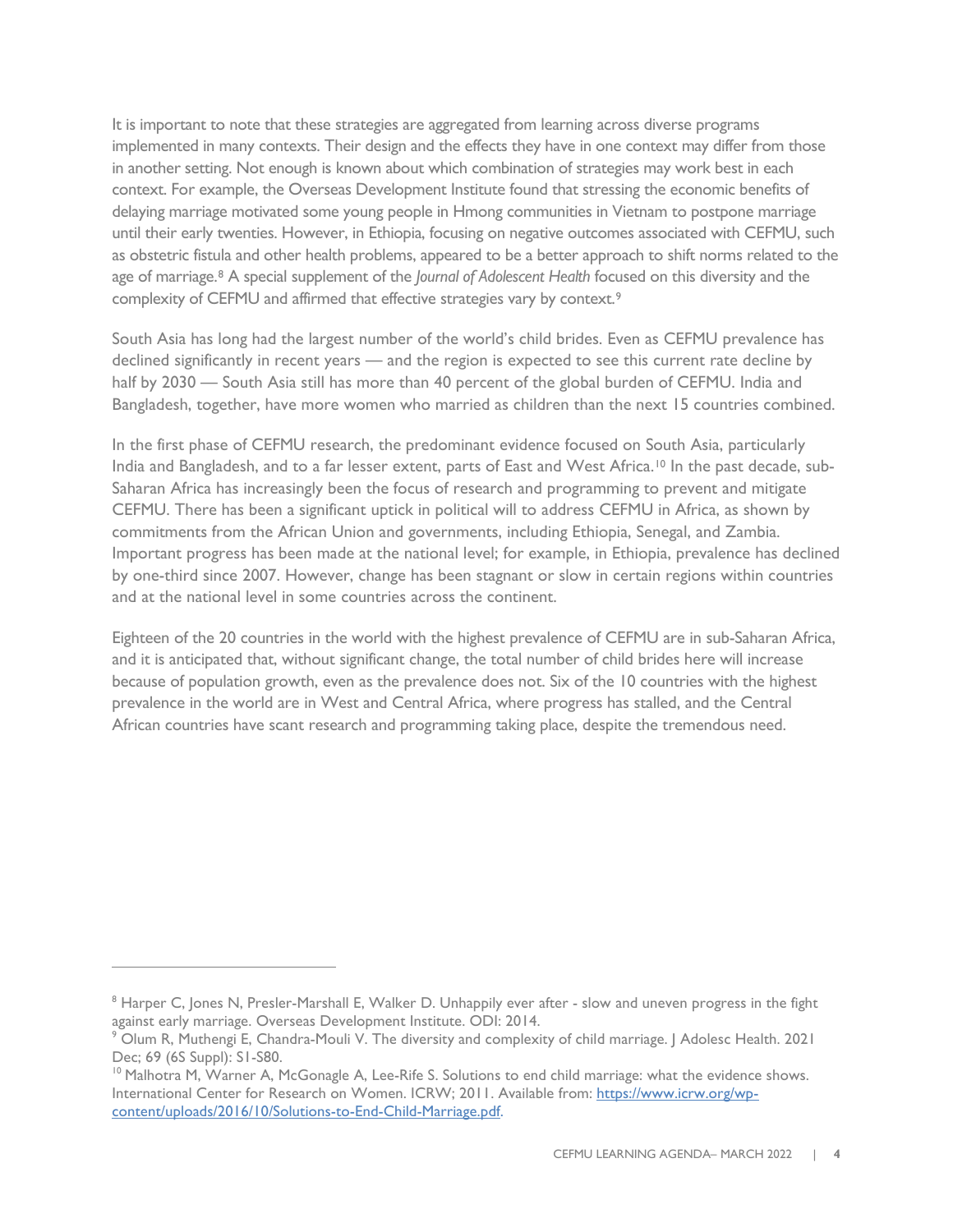

(FROM: Greene et al. 2021)<sup>[11](#page-4-0)</sup>

Latin America and the Caribbean is the only region of the world where the prevalence of CEFMU has not decreased in the past decade, and while funders and advocates are increasingly turning their attention and funding to this region, these efforts are insufficient to address the scope of the challenge.<sup>[12](#page-4-1)</sup> Similarly, East Asia and the Pacific region, and the Middle East and North Africa, comprise about 17 percent of the global burden of CEFMU combined, yet little is known about how to address the challenge in these regions.

USAID's presence in more than 60 countries, including several high prevalence but comparatively understudied settings, provide the Agency with a unique opportunity to support research and programming to better understand CEFMU in these contexts, including what may work to end the practice.

**Question**: What can prevent CEFMU at scale in different contexts in Latin America and the Caribbean, West and Central Africa, and the Middle East and North Africa?

## **MEASURING SUCCESS DIFFERENTLY — HOW CAN CEFMU INTERVENTIONS PROMOTE GIRLS' AGENCY AND OPPORTUNITIES?**

While a critically important target, delaying marriage to age 18 does little on its own to address the broader inequalities girls face worldwide. A USAID-funded study in Haryana, India, showed that girls who received a bond conditioned on not marrying before age 18 remained in school and increased their sense of self-worth.<sup>[13](#page-4-2)</sup> However, within months of turning 18, nearly all the girls in the program were married and forced into the role of wife and mother because social norms dictated that this was the primary function of women in society. In many cases, the bond was used as a dowry payment. Qualitative research demonstrated that the aspirations of these girls were dashed, leaving many of them

<span id="page-4-0"></span><sup>&</sup>lt;sup>11</sup> Greene M, Siddiqi M, Abularrage T. Interventions to prevent and respond to child marriage across Africa: progress, gaps and priorities. In prep. 2021. Available from: mgreene@greeneworks.com.

<span id="page-4-1"></span><sup>&</sup>lt;sup>12</sup> UNICEF. Latin America and the Caribbean: a decade lost in ending child marriage. New York: UNICEF; 2018 Apr 18. Available from: [https://www.unicef.org/press-releases/latin-america-and-caribbean-decade-lost-ending-child-](https://www.unicef.org/press-releases/latin-america-and-caribbean-decade-lost-ending-child-marriage)

<span id="page-4-2"></span>marriage.<br><sup>13</sup> Nanda P, Datta N, Pradhan E, Das P, Lamba S. Making change with cash? Impact of a conditional cash transfer program on age of marriage in India. International Center for Research on Women. ICRW:2016. Available from: [https://www.icrw.org/wp-content/uploads/2016/10/IMPACT\\_Marriage\\_Webready.pdf.](https://www.icrw.org/wp-content/uploads/2016/10/IMPACT_Marriage_Webready.pdf)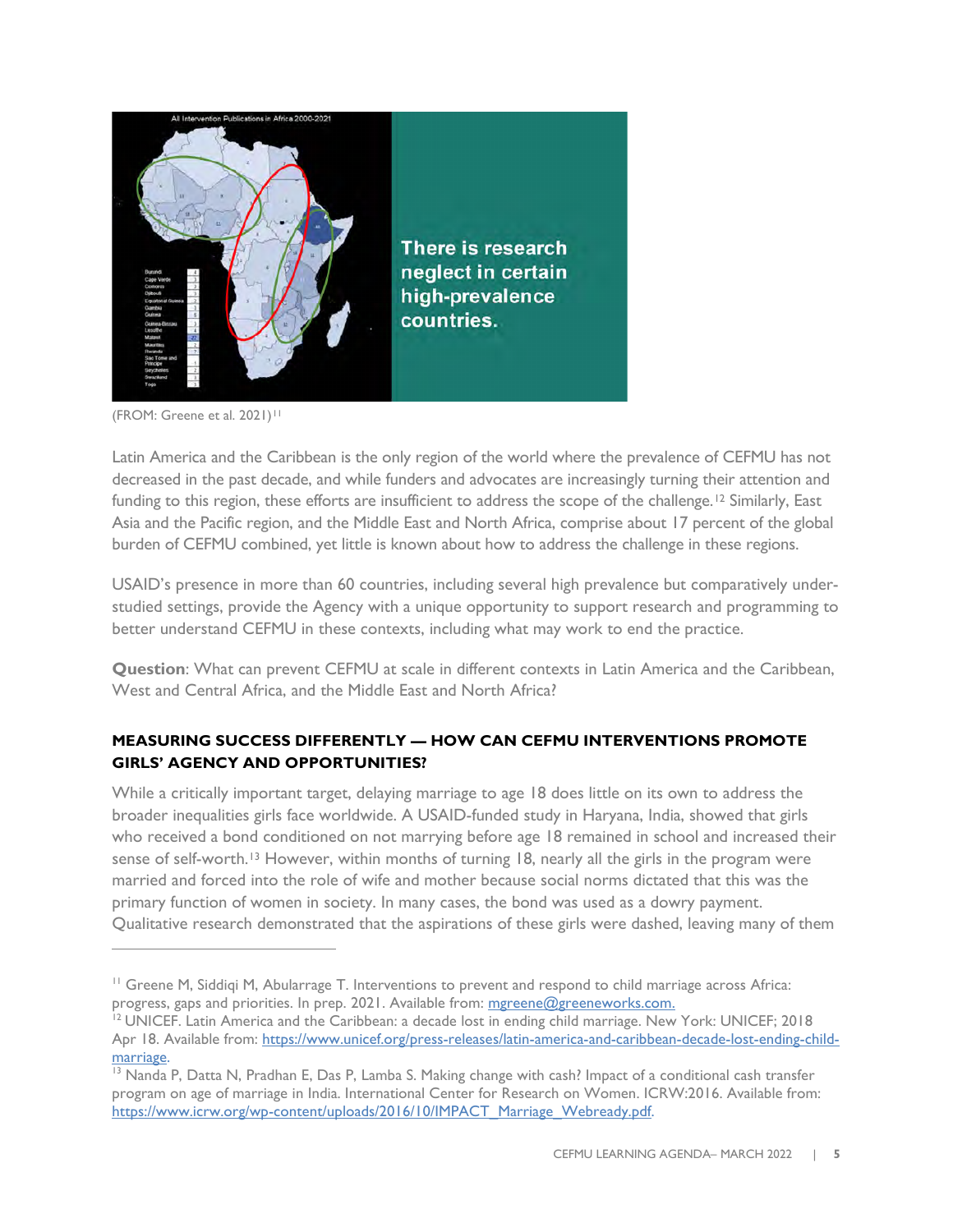worse off emotionally, perhaps, than if they had not gained an education and built their hopes in the first place.<sup>[14](#page-5-0)</sup>

Similarly, research in Zambia found that an unconditional cash transfer helped girls delay marriage, but as soon as the program ended, there was an almost immediate marriage and "baby boom" among these girls. Further, participating girls reported lower levels of empowerment and more dissatisfaction with the quality of their marriages because the "good husbands" had already married younger girls.<sup>15</sup>

Finally, a study by Population Council researchers presented a conceptual framework for understanding the diverse drivers of child marriage in different settings. The study noted the importance of tackling social norms and attitudes toward child marriage, and roles for women and girls broadly, as an underlying and interlinked factor in many situations. The study posited the following as predominant drivers of CEFM in different contexts: poverty and economic factors, lack of agency among girls to decide when and whom to marry, lack of opportunity for girls and women in education and livelihood alternatives to marriage, and fear of girls' sexuality and pregnancy.[16](#page-5-2)

These and other studies demonstrate that in a context of both poor economic development and entrenched gender inequalities, girls find themselves with few alternatives to marriage before or at age 18. Thus, there is a tremendous need for gender-transformative approaches that "address the underlying, structural inequalities that drive girls' vulnerability," and "invest in multisectoral, rights-based, gender-transformative policies and programming that respond to the holistic and multifaceted nature of girls' lives."[17](#page-5-3)

In supporting the implementation, monitoring, and evaluation of such programs, USAID's measurements of success should go beyond tracking the age of marriage to also test and use measures of:

- Changes in attitudes and perceptions of girls and members of the community
- Girls' agency
- Girls' outlooks on the future and opportunities they envision beyond marriage
- Changes in the distribution of power and resources

<span id="page-5-0"></span><sup>&</sup>lt;sup>14</sup> Nanda P, Datta N, Pradhan E, Das P. Impact of conditional cash transfers on girls' education. International Center for Research on Women. ICRW:2014.

<span id="page-5-1"></span><sup>&</sup>lt;sup>15</sup> Baird SJ, Mcintosh C, Ozler B. When the money runs out: do cash transfers have sustained effects on human [capital accumulation?](http://documents.worldbank.org/curated/en/495551480602000373/When-the-money-runs-out-do-cash-transfers-have-sustained-effects-on-human-capital-accumulation) J Dev Econ. 2019;140: 169-185.

<span id="page-5-2"></span><sup>&</sup>lt;sup>16</sup> Psaki S, Melnikas AJ, Haque E, Saul G, Misunas C, Patel SK, et al. Conceptual framework of the drivers of child [marriage: a tool to guide programs and policies.](https://www.girlsnotbrides.org/documents/1610/GC_Research_Brief_7_Child_Marriage_Final.pdf) New York: Population Council; 2021 Oct 10. GIRL Center Research Brief No. 7.

<span id="page-5-3"></span><sup>&</sup>lt;sup>17</sup> Baird SJ, Mcintosh C, Ozler B. When the money runs out: do cash transfers have sustained effects on human [capital accumulation?](http://documents.worldbank.org/curated/en/495551480602000373/When-the-money-runs-out-do-cash-transfers-have-sustained-effects-on-human-capital-accumulation) J Dev Econ. 2019;140: 169-185.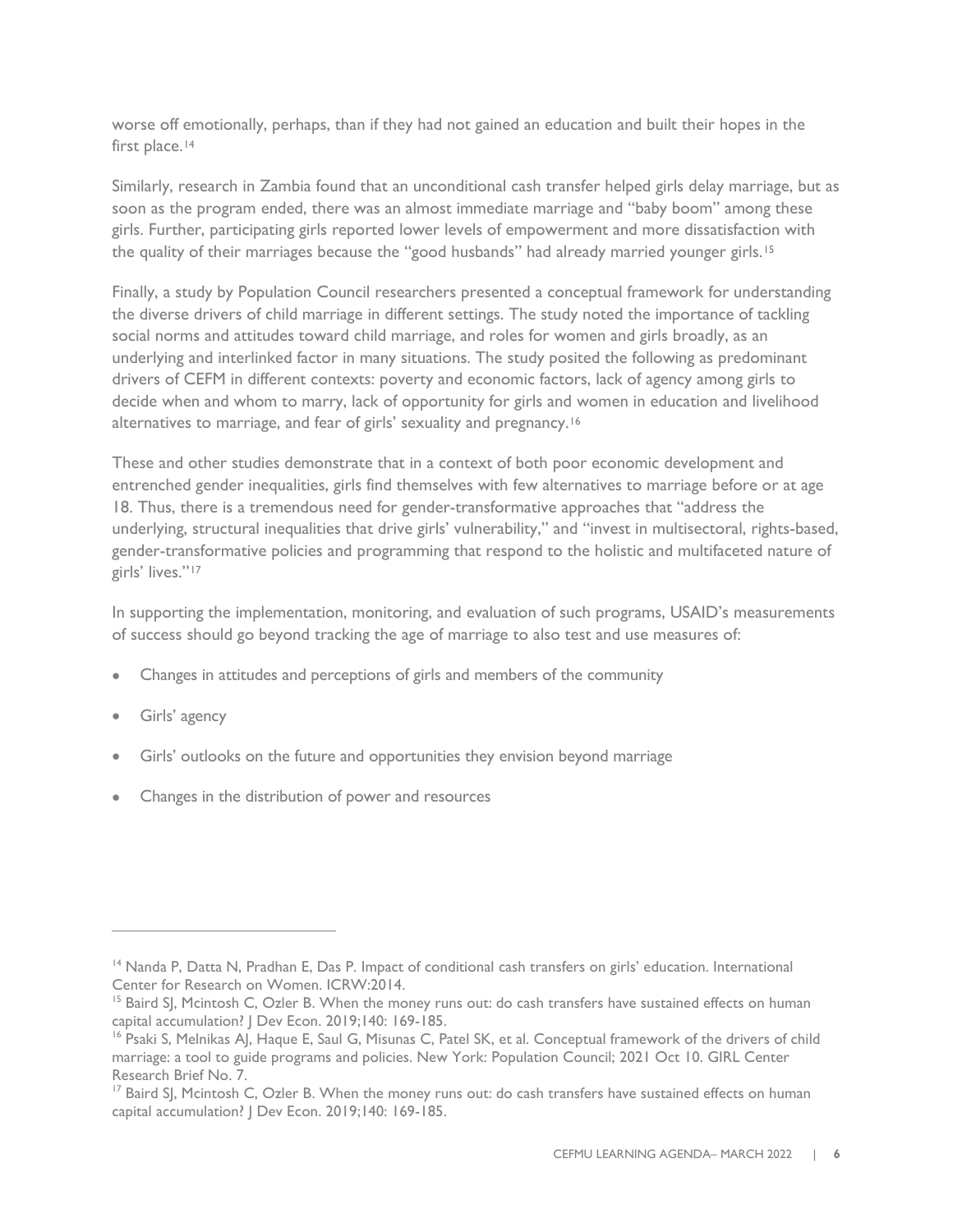- Number of girls and boys who transition from primary to secondary school, and who complete secondary education
- Other indicators of social transformation and empowerment $18,19$  $18,19$  $18,19$

Measuring the effectiveness of gender-transformative approaches, synthesizing evidence on changing social norms to end CEFMU, and using new indicators to measure success could all contribute to creating more gender-responsive understandings of success. Building on past investments, such as the [Social Norms Learning Collaborative,](https://www.alignplatform.org/learning-collaborative) would be an excellent start to advancing such novel measures, and even more could be done to define, study, employ, and socialize new measures of change.

## **WHAT CAN PREVENT CHILD AND FORCED MARRIAGE IN CRISIS AND CONFLICT SETTINGS?**

Understanding the burden of CEFMU in humanitarian, crisis, and conflict settings is challenging for a range of methodological, safety, and ethical reasons; however emerging research indicates that conflict and displacement are contributing to significant increases in child and forced marriage, including among Syrian and Rohingya refugees.[20](#page-6-2) Despite increasing attention and broader political statements encouraging action, CEFMU remains inadequately addressed and little understood in crisis and conflict situations.[21,](#page-6-3)[22](#page-6-4)

The Agency is well positioned to lead the global community in learning more about what works to end CEFMU in conflict settings and complex crises. Collaborating with other actors to undertake implementation research in these settings would be particularly helpful in generating a broader evidence base.

# **Questions:**

- What are the solutions to CEFMU in conflict and post-conflict settings?
- How can programs most effectively support children and their families to prevent the practice in the context of crisis and conflict?

<span id="page-6-0"></span><sup>&</sup>lt;sup>18</sup> Adapted from Tackling the taboo: sexuality and gender-transformative programmes to end child, early and [forced marriage and unions,](https://plan-international.org/publications/tackling-taboo-ending-child-marriage#download-options) June 2019, CEFMU and Sexuality Programs Working Group.

<span id="page-6-1"></span><sup>&</sup>lt;sup>19</sup> UNICEF-UNFPA. Research strategy for phase II: the UNFPA–UNICEF global programme to end child marriage. New York: UNICEF; 2021. 24. Available from: [https://www.unicef.org/media/104126/file/Child-marriage-research](https://www.unicef.org/media/104126/file/Child-marriage-research-strategy-2021.pdf)[strategy-2021.pdf.](https://www.unicef.org/media/104126/file/Child-marriage-research-strategy-2021.pdf)<br><sup>20</sup> Syed S. Child marriage in humanitarian settings: looking at Rohingya and Syrian refugee communities, MJIL 2018; 39.

<span id="page-6-3"></span><span id="page-6-2"></span><sup>&</sup>lt;sup>21</sup> UNICEF-UNFPA. Addressing Child Marriage in Humanitarian Settings: Technical guide for staff and partners of the UNFPA–UNICEF Global Programme to End Child Marriage. UNICEF-UNFPA; 2021 Feb. Available from:

<span id="page-6-4"></span>https://www.unicef.org/media/92821/file/Child-marriage-humanitarian-settings-technical-guide-2021.pdf.<br><sup>22</sup> Girls Not Brides: The Global Partnership to End Child Marriage. [Child marriage in humanitarian settings.](https://www.girlsnotbrides.org/wp-content/uploads/2016/05/Child-marriage-in-humanitarian-settings.pdf) Girls Not Brides; 2018 Aug.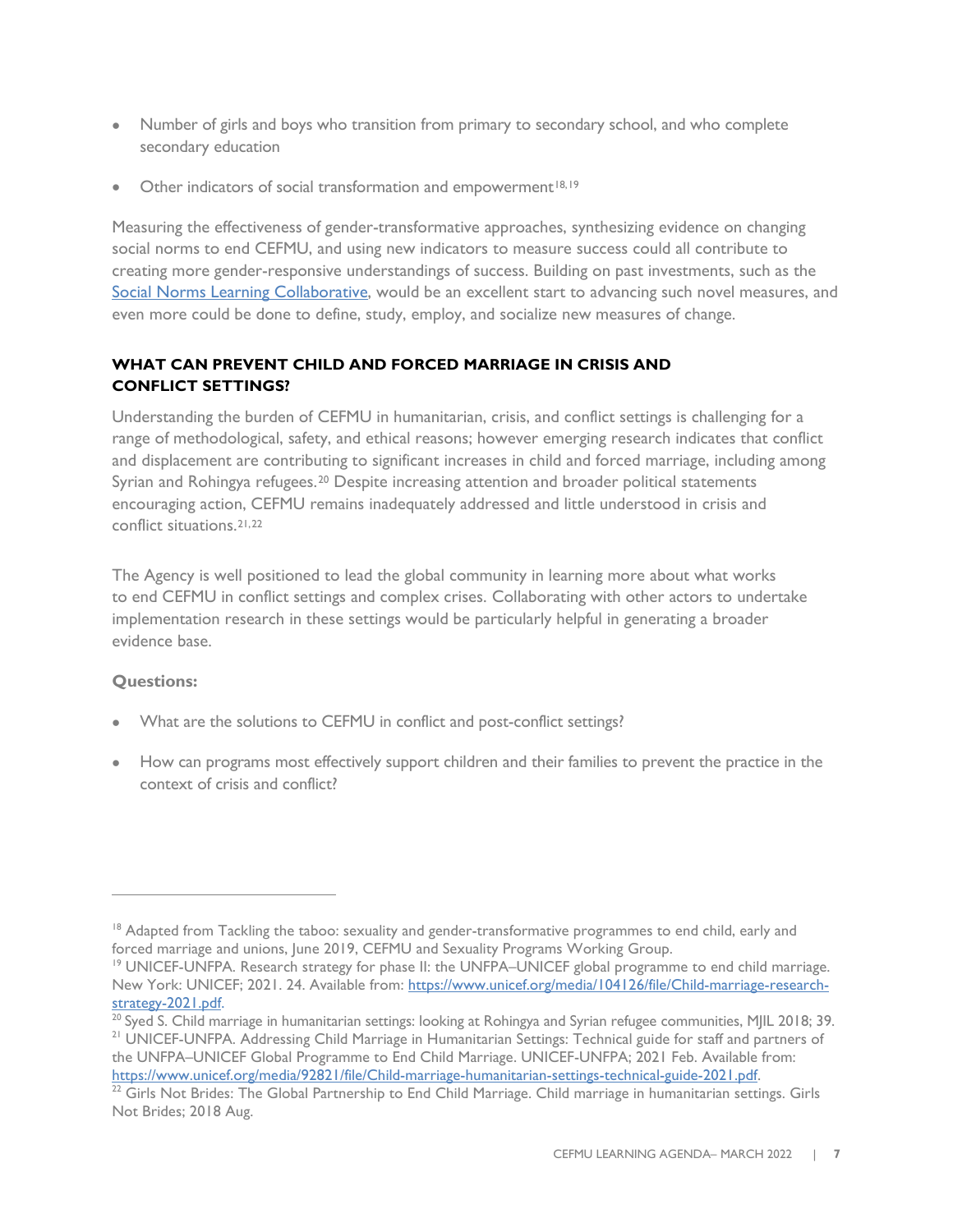## **HOW CAN INTERVENTIONS TACKLE THE TABOO OF SEXUALITY AS A KEY DRIVER OF CEFMU?**

Research from diverse communities around the world demonstrates that parents and communities frequently perceive CEFMU as a way to prevent girls' sexual activity, pregnancy, and childbirth outside of marriage. The customs of bride price and dowry, in which a girl's (but not a boy's) virginity represents her value in the marital transaction, are evidence of a clear link between the control of female sexuality and CEFMU. Those who study CEFMU have increasingly noted that control of girls' sexuality — rooted in the broader gender norms that subordinate girls in society — may be an important and underaddressed driver of CEFMU[.23](#page-7-0)

A CEFM and Sexuality Programs Working Group, originally comprised of 12 nongovernmental organizations, funders, and national civil society organizations, published a review of gendertransformative programs that promote bodily integrity and girls' rights and that contribute to normative change to end CEFMU.[24](#page-7-1) The report provides an overview of the complex relationships between sexuality and CEFMU; discusses promising programmatic approaches to "tackle the taboo" related to girls' sexuality; and introduces exemplar programs carried out in Kenya, Nigeria, and India. The report also provides recommendations for a new, comprehensive conceptual framework and common measures of success, as well as specific recommendations for program implementers, researchers, funders, advocates, and young activists. The report argues that programs that only address "related dimensions and other symptoms related to CEFMU (i.e., poverty, girls' education) will ignore the 'elephant in the room," thereby perpetuating the gender norms that limit the agency and options of women and girls. It recommends research approaches that USAID can build on and implement, including:

- Monitoring and evaluating gender-transformative programming that addresses the root causes of CEFMU, including patriarchal control of adolescent girls' sexuality. For example:
	- In settings where "love marriages" and marriage "by choice" are common rather than those where the parents or others are the driving force behind marriages — it would be useful to measure how girls' "desire" to marry is influenced by restrictions on their mobility, sexuality, and basic interactions with boys.
	- How does gender-based violence experienced by girls in their households drive their desire to enter a union or marriage?
- Exploring the growing evidence that the stigma related to adolescents engaging in sexual activity before marriage may contribute to CEFMU.
- Sharing existing metrics and developing new metrics for assessing social norm change and the impacts of CEFMU programming in the short- and long-term, including, for example, in the form of shifts in attitudes and beliefs related to sexuality, gender equality, and CEFMU. (See section #3 above.)

<span id="page-7-0"></span><sup>&</sup>lt;sup>23</sup> See, for example: Tackling the taboo: sexuality and gender-transformative programmes to end child, early and [forced marriage and unions,](https://plan-international.org/publications/tackling-taboo-ending-child-marriage#download-options) June 2019, CEFMU and Sexuality Programs Working Group.

<span id="page-7-1"></span><sup>&</sup>lt;sup>24</sup> The group added "unions" to the CEFM acronym to account for these informal "marriages."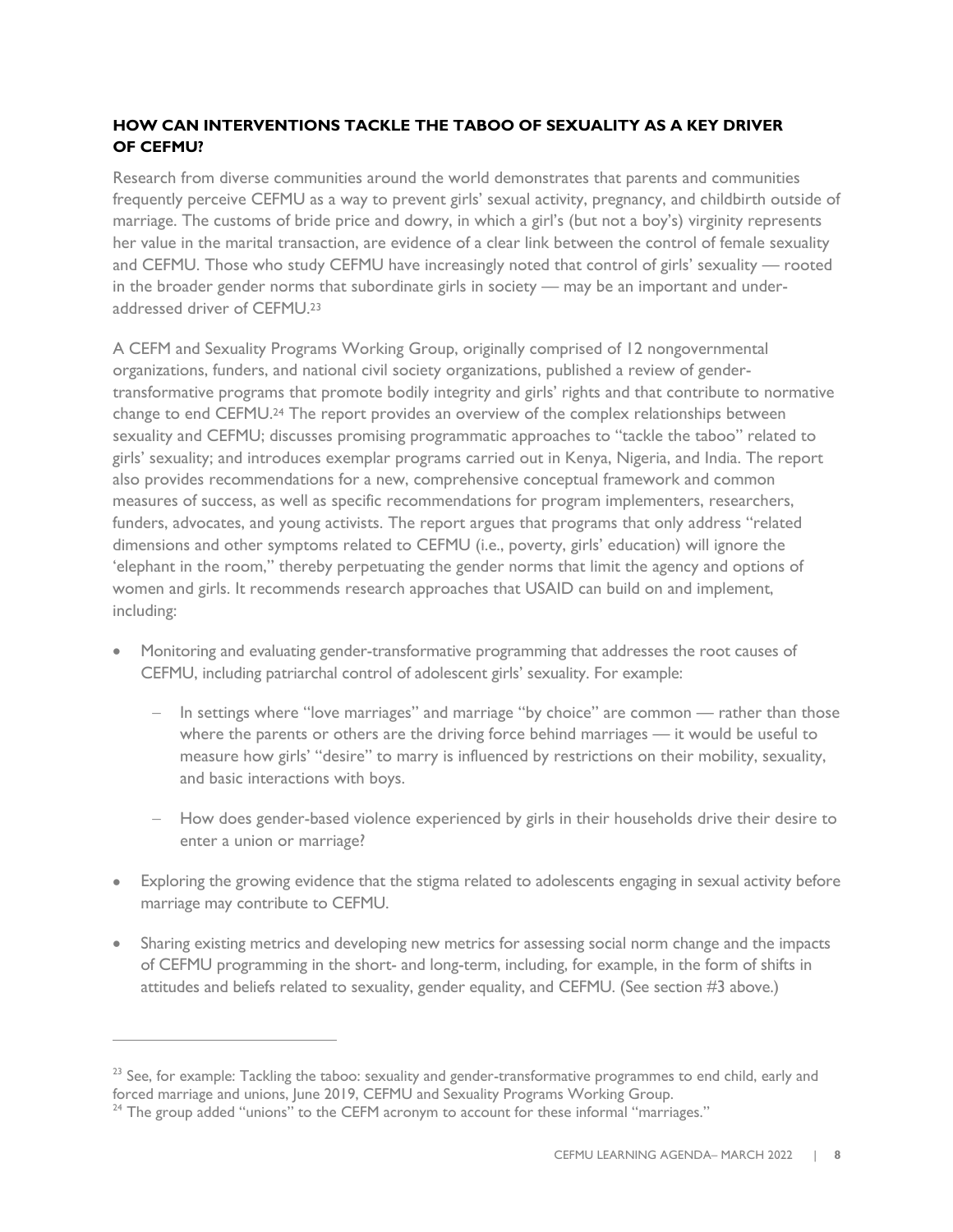Beyond these recommendations, it would be helpful to better understand:

- Does investing in comprehensive, adolescent-responsive sexuality education and the provision of adolescent-responsive sexual and reproductive health information and services affect CEFMU outcomes and the agency that girls have in relationships?
- What are key elements of interventions that are needed to shift social norms related to girls' sexuality at and beyond the community level?
- How can community resistance to girls' use of contraception be addressed?
- How can costing studies of social norms programming include social costs and benefits, in addition to economic ones?

# **WHAT ROLE CAN CIVIL SOCIETY — INCLUDING YOUTH-LED, WOMEN'S RIGHTS, AND GRASSROOTS ORGANIZATIONS — PLAY IN SUPPORTING THE MOST MARGINALIZED AND UNDER-SERVED GIRLS, ENDING CEFMU, AND HOLDING GOVERNMENTS ACCOUNTABLE?**

*"If we truly want to make aid inclusive, local voices need to be at the center of everything we do. We've got to tap into the knowledge of local communities, and their lived experiences. Otherwise, we risk reinforcing the systemic inequities that are already in place."*

## USAID Administrator Samantha Power, November 2021[25](#page-8-0)

The poorest girls and those living in rural settings are almost universally more likely to marry as children compared to those in higher wealth categories and those living in cities. It is critically important to identify, understand, and respond to the needs of these marginalized girls. Those closest to these girls within their communities, including grassroots groups and youth networks, may be best positioned to help identify and address these individuals and their needs. Previous research and programming has shown that CEFMU hot spots can be identified within countries and that it is possible to effect change, even in these challenging contexts.<sup>[26](#page-8-1),[27](#page-8-2),[28](#page-8-3)</sup> While interventions designed and implemented by international and large national nongovernmental organizations can certainly be effective, they may not be as effective, or sustainable as those implemented by grassroots, youth-led, and community-based organizations (CBOs). There is a growing understanding that sustainable, structural change requires local leadership

<span id="page-8-0"></span><sup>25</sup> USAID*.* Administrator Samantha Power on a new vision for global development [video]. Washington, DC: USAID; 2021 Nov 4. Available from: [https://www.usaid.gov/news-information/speeches/nov-4-2021-administrator](https://www.usaid.gov/news-information/speeches/nov-4-2021-administrator-samantha-power-new-vision-global-development)[samantha-power-new-vision-global-development.](https://www.usaid.gov/news-information/speeches/nov-4-2021-administrator-samantha-power-new-vision-global-development)

<span id="page-8-1"></span><sup>&</sup>lt;sup>26</sup> Population Council. Building an evidence base to delay marriage in Sub-Saharan Africa. Population Council: 2022. Available from: [https://www.popcouncil.org/research/building-an-evidence-base-to-delay-marriage-in-sub-saharan](https://www.popcouncil.org/research/building-an-evidence-base-to-delay-marriage-in-sub-saharan-africa)[africa.](https://www.popcouncil.org/research/building-an-evidence-base-to-delay-marriage-in-sub-saharan-africa)

<span id="page-8-2"></span><sup>&</sup>lt;sup>27</sup> USAID. Mapping CEFM and FGM/C: an interactive tool to inform child, early, and forced marriage (CEFM) and female genital mutilation/cutting (FGM/C) programming. 2021. Available from: [https://storymaps.arcgis.com/stories/136ba46df2fb458fa0eff4bd0ae5fb14.](https://storymaps.arcgis.com/stories/136ba46df2fb458fa0eff4bd0ae5fb14)

<span id="page-8-3"></span><sup>&</sup>lt;sup>28</sup> Fraym. Analyzing girl child marriage: Kenya deep dive. Prepared for the Child Marriage Learning Partners Consortium. Arlington, VA: Fraym; 2021 Mar 22. 89. Available from:

[https://www.girlsnotbrides.org/documents/1606/Analyzing\\_Girl\\_Child\\_Marriage\\_-](https://www.girlsnotbrides.org/documents/1606/Analyzing_Girl_Child_Marriage_-_Kenya_Deep_Dive_22_March_2021.pdf) Kenya Deep Dive 22 March 2021.pdf.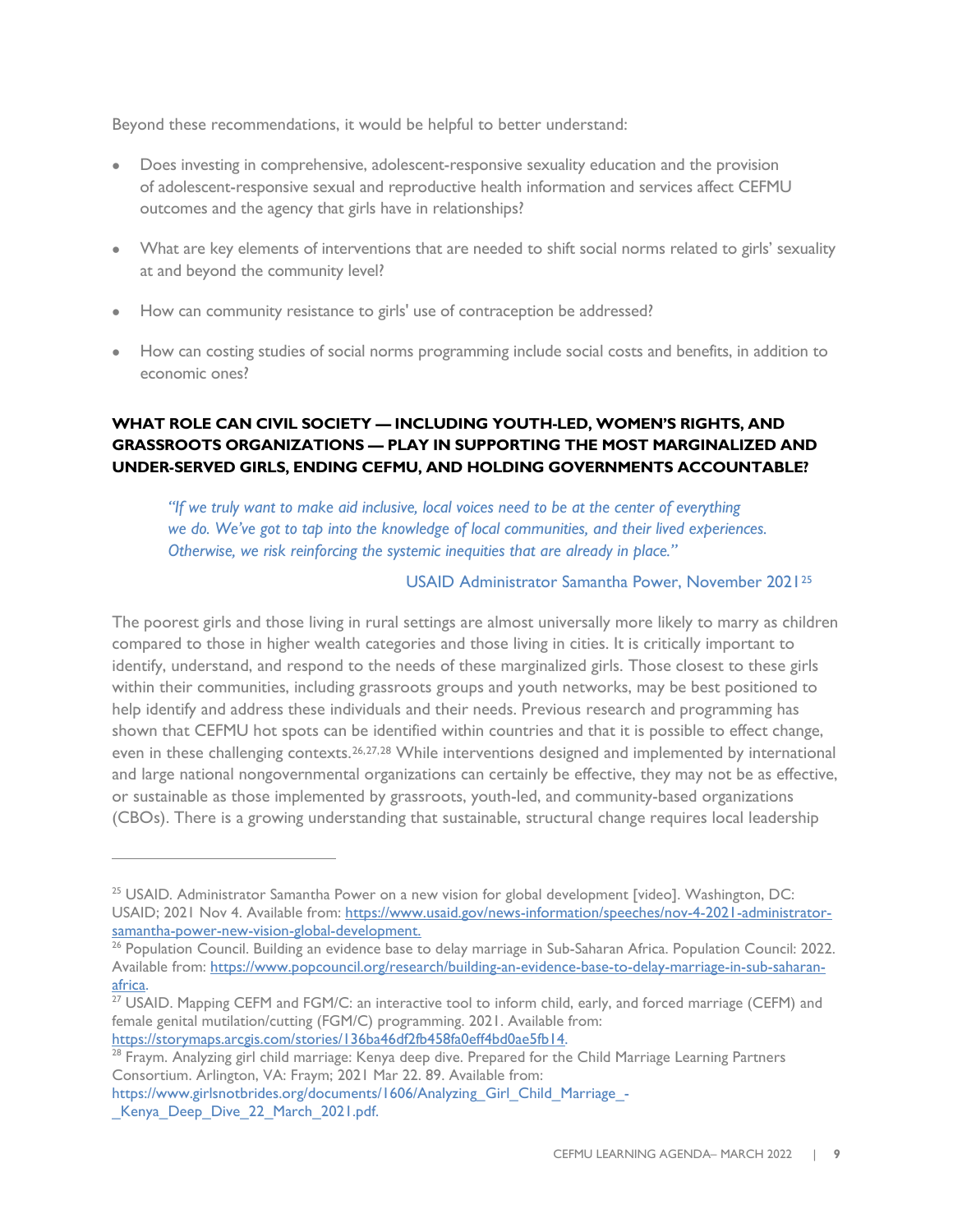and accountability. At the same time, little is known about the impact, cost effectiveness, and sustainability of work led by these local organizations.

The Girls First Fund, launched in 2018, is providing at least \$50 million over five years to CBOs to support them to end CEFMU in their own ways. The fund is fielding an innovative evaluation and learning process that will help to generate new and useful knowledge about the role CBOs play in advancing girls' rights and CEFMU. USAID can support organizations at the local level — including those led by young people partner with organizations like the Girls First Fund, and test innovative methods and models of evaluation that capture and prioritize the voices and experiences of girls, to help countries and CBOs expand their capacity, establish self-sufficiency, and set their own priorities for what works in their specific context.

## **Questions:**

- How effective are grassroots organizations in reaching the most marginalized girls?
- What impact do youth-led and women's rights organizations and movements have in changing social norms related to marriage, sexuality, and rights of girls?
- What elements of the work of youth-led and women's rights organizations and movements are most effective in advocating for policy change and changing social norms in communities?
- How have community and faith-based actors and organizations been engaged to prevent CEFMU and protect and advance the rights of girls in their communities?
- In what geographic and political contexts have youth-led and women's rights organizations and other civil society groups been successful in changing policy and holding governments accountable to their commitments? What lessons can be applied to advocate and mobilize for societal change elsewhere to end CEFMU and support the rights and well-being of married adolescents?

#### **WHAT ARE THE NEEDS OF CURRENTLY MARRIED GIRLS, AND HOW CAN THEY BEST BE MET?**

While programs increasingly include married girls as a cohort, more investment is needed to meet the needs of the 12 million girls who marry each year. More research is needed to understand the needs of married girls in different contexts. For example, when married adolescent girls become pregnant, they are typically grouped with pregnant women older than 18. There is little consideration of how their relatively younger age may affect their maternal health risk and other aspects of their lives.[29](#page-9-0) Girls' education programs often focus on retention of girls in school, with less attention to helping married girls return to school. Economic empowerment programs sometimes focus on married girls, but there is an opportunity to do more and to document what works in different settings.

To better understand the needs of married girls, research can consider girls' experiences in marriage, including household roles and responsibilities and equitable decision-making in finances, health care, and contraceptive use. For pregnant and parenting married girls, it could be useful for future programming

<span id="page-9-0"></span> $29$  Bill & Melinda Gates Foundation. Gender and MNCH: A Review of the Evidence. 2020 Feb. Available from: [https://www.gatesgenderequalitytoolbox.org/wp-content/uploads/BMGF\\_Gender-MNCH-Report\\_Hi-Res.pdf.](https://urldefense.com/v3/__https:/www.gatesgenderequalitytoolbox.org/wp-content/uploads/BMGF_Gender-MNCH-Report_Hi-Res.pdf__;!!ELf_LxN3sEQ!YJ_DbtBJes1u98Y0yif89HMcAis0CkE-23dzQs3LQqfz29lNtiPlZhUeBHXIBUDpSwt6IUy1UVLKz-JORu5fI5Dapa4$)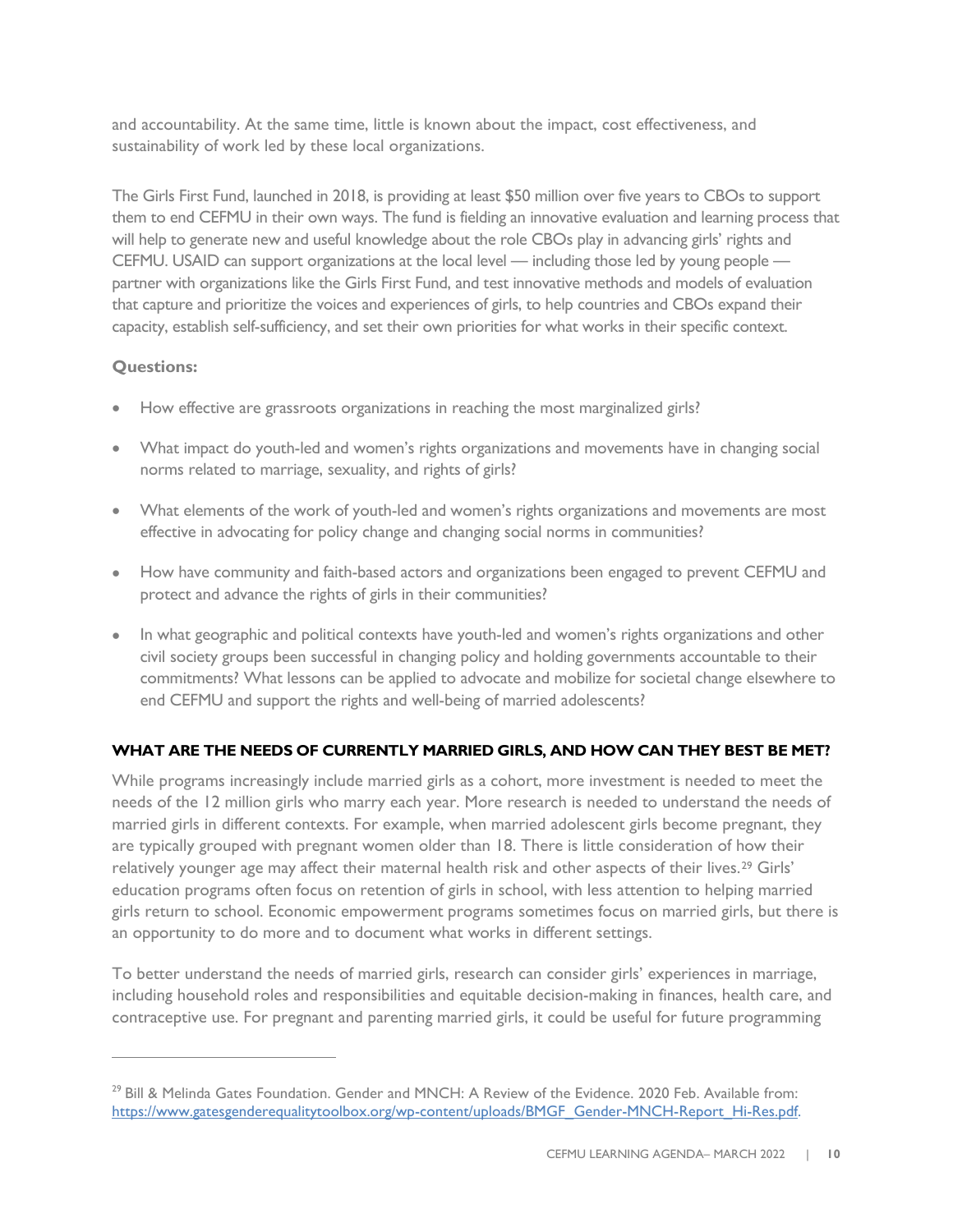to learn more about their experience of pregnancy and childbearing in regard to health care, as well as the effect on education and economic opportunities.

#### **Questions:**

- What interventions work to improve married girls' agency and equity in the marital relationship?
- What barriers do married adolescents face in seeking adolescent-responsive sexual and reproductive health and maternal, newborn, and child health services? For example, what is known about married girls' contraceptive knowledge, decision-making, and use? Do they experience violence if they express the desire to use contraception?
- What is the relationship between marriage and schooling, and what works best to help all married girls, including those who may be pregnant or parenting, remain in, return to, and complete school?
- What alternatives to traditional schooling are effective in reaching married girls, especially in settings where they face restricted levels of movement?

# **WHAT ARE THE NEEDS OF GIRLS WHOSE MARRIAGES HAVE ENDED, AND HOW CAN THEY BEST BE MET?**

Very little attention has been given to the fact that some girls married as children face widowhood, abandonment, separation, and divorce. While little is known about the prevalence of girls whose marriages have ended, one researcher estimates there are at least 1.36 million child widows globally.[30](#page-10-0) There are no known estimates of how many girls are divorced or separated. These girls are highly marginalized, facing multiple disadvantages because of their gender, marital status, and age. Girls who become widows or are divorced or separated may suffer the trauma of loss while being forced to be the sole provider for children and households, even as they themselves are still children.<sup>[31](#page-10-1)</sup> Understanding the needs of these girls and how to address them would contribute to the field.

# **Questions:**

- Among girls who married as children, how many are widowed, abandoned, separated, or divorced?
- What is the lived experience of these girls? What unique challenges do they face? What are their mental health and psychosocial support needs? How do poverty, conflict, and gender norms exacerbate the challenges of girls whose marriages have ended?
- What is the effect of widowhood, separation, and divorce on education and employment opportunities for girls? How do they earn their livelihood when their marriages end? Do they have skills, access to financial resources, or family financial support? How can social protection programs affect the agency of girls who are widowed, abandoned, separated, or divorced?

<span id="page-10-0"></span><sup>30</sup> Watson M. [Millions of child widows forgotten, invisible and vulnerable.](http://actiononchildearlyandforcedmarriage.org/wp-content/uploads/2018/08/ChildWidowsReport_2018_Mohinder_Watson.pdf) Geneva: Action On Child, Early and Forced Marriage; 2018 Jul 9.<br><sup>31</sup> Watson [M. A research study: child widows' needs and how to support them.](http://actiononchildearlyandforcedmarriage.org/wp-content/uploads/2019/06/FullReport-ChildWidowsNeedsandHowtoSupportThem_23June2019_mail.pdf) Geneva: Action on Child, Early and

<span id="page-10-1"></span>Forced Marriage; 2019 Jun 23. 47.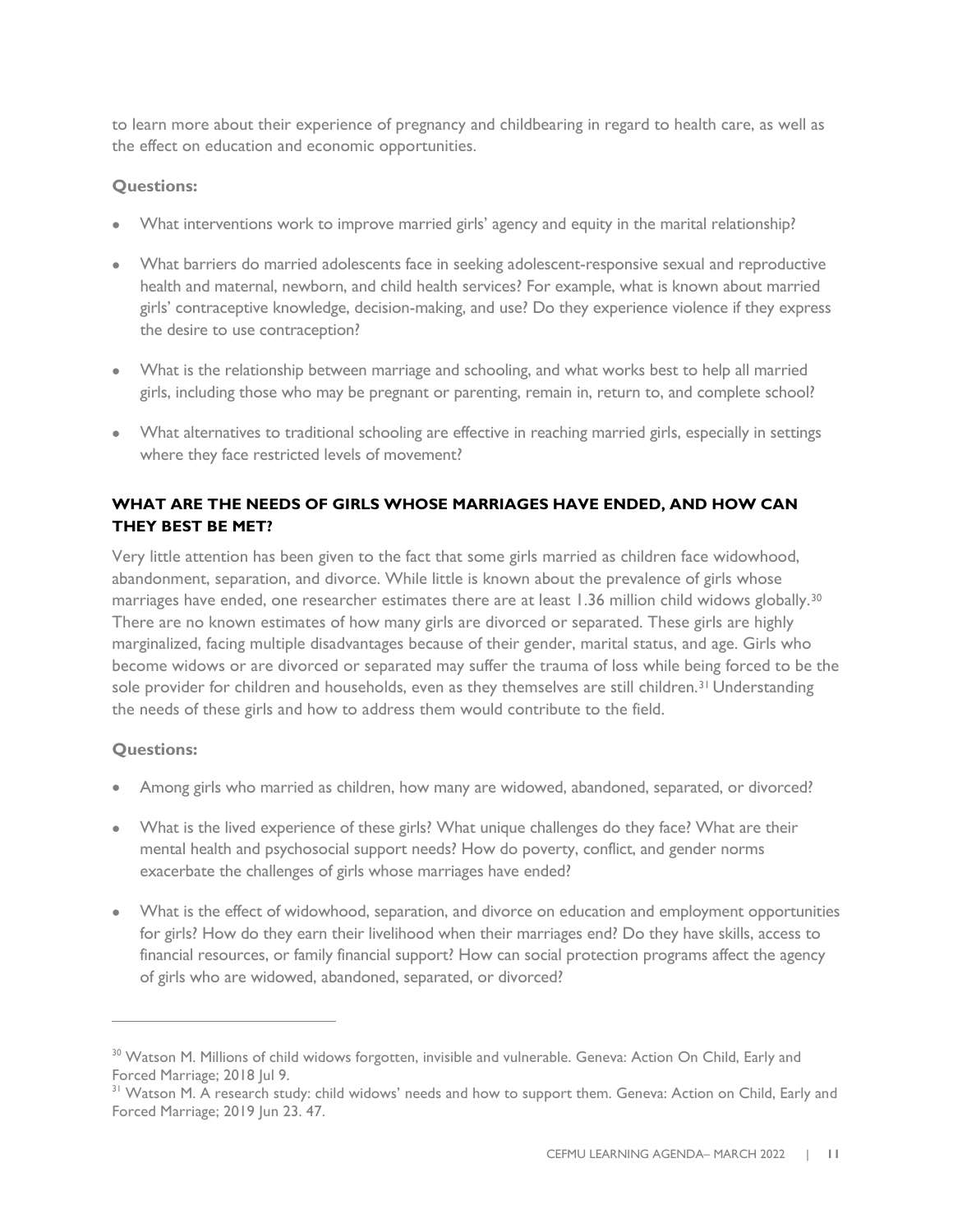## **WHAT IS THE EXPERIENCE OF MARRIED BOYS AND OF CHILDREN OF DIVERSE SEXUAL ORIENTATIONS, GENDER IDENTITIES, GENDER EXPRESSIONS, AND SEX CHARACTERISTICS (SOGIESC)?**

CEFM overwhelmingly affects girls, both in scale and in regard to negative outcomes related to domestic violence, health, economics, mobility, and decision-making, among other outcomes. Boys, too, experience the practice, yet research on the number of married boys and their experiences is limited. A study by UNICEF found that many countries do not have sufficient data to understand the full scope of the challenge of married boys.[32](#page-11-0) In the 82 countries for which data exist, less than one percent to nearly 30 percent of men ages 20–24 years were married before 18, with an average of 4.5 percent across countries. UNICEF reports that the countries with the highest CEFMU prevalence for boys "are geographically diverse and differ from the countries where the practice is most common among girls." Evidence from qualitative studies indicates that in some communities, adolescent pregnancy may be driving boys, as well as girls, to marry. Given norms related to boys serving as family breadwinners, if an adolescent boy gets a girl pregnant, he is expected to marry her and care for her and the child.<sup>33</sup>

Additionally, there is very little evidence on the marriage experiences of children and adolescents whose diverse sexual orientations, gender identities, gender expressions, and sex characteristics (SOGIESC) do not conform to social norms. Individuals of diverse SOGIESC face taboos or even criminal penalties in many cultures and countries. The little anecdotal evidence that exists suggests that some children of diverse SOGIESC are forced into marriages by parents or community members, and some enter into marriages or unions to appease others or conform to norms.<sup>[34](#page-11-2)</sup> Recognizing that CEFMU is a human rights violation for all children, additional research on the drivers and consequences of child grooms and married children of diverse SOGIESC may contribute to ending the practice and increasing opportunities for all.

#### **Questions:**

- What is the lived experience of boys who marry? What unique challenges do they face? What are their mental health and psychosocial support needs?
- What social pressure do boys experience to get married and support a family?
- How do poverty, conflict, early pregnancy, and gender norms, including norms related to adolescent sexuality, interact with CEFMU for boys?
- What is the experience of children and adolescents of diverse SOGIESC in regard to CEFMU, including in contexts where this status is considered taboo or illegal?

<span id="page-11-0"></span><sup>&</sup>lt;sup>32</sup> Gastón M, Misunas C, Cappa C. [Child marriage among boys: a global overview of available data.](https://doi.org/10.1080/17450128.2019.1566584) Vulnerable Child. Youth Stud. 2019;14(3).<br><sup>33</sup> See, for example: Murithi L, Santillan D, Dhillon P, Sebany M, et al. Understanding couple communication and

<span id="page-11-1"></span>[family planning in Zambia.](https://www.icrw.org/wp-content/uploads/2016/10/SIFPO2-Zambia-couple-communication-report_2016_final.pdf) International Center for Research on Women. ICRW:2016.

<span id="page-11-2"></span><sup>&</sup>lt;sup>34</sup> Taylor L. Young, gay and married—Britons wed to avoid abuse. Reuters: 2018 Aug 23. Available from [https://www.reuters.com/article/us-britain-lgbt-marriage-iduskcn1l824i.](https://www.reuters.com/article/us-britain-lgbt-marriage-iduskcn1l824i)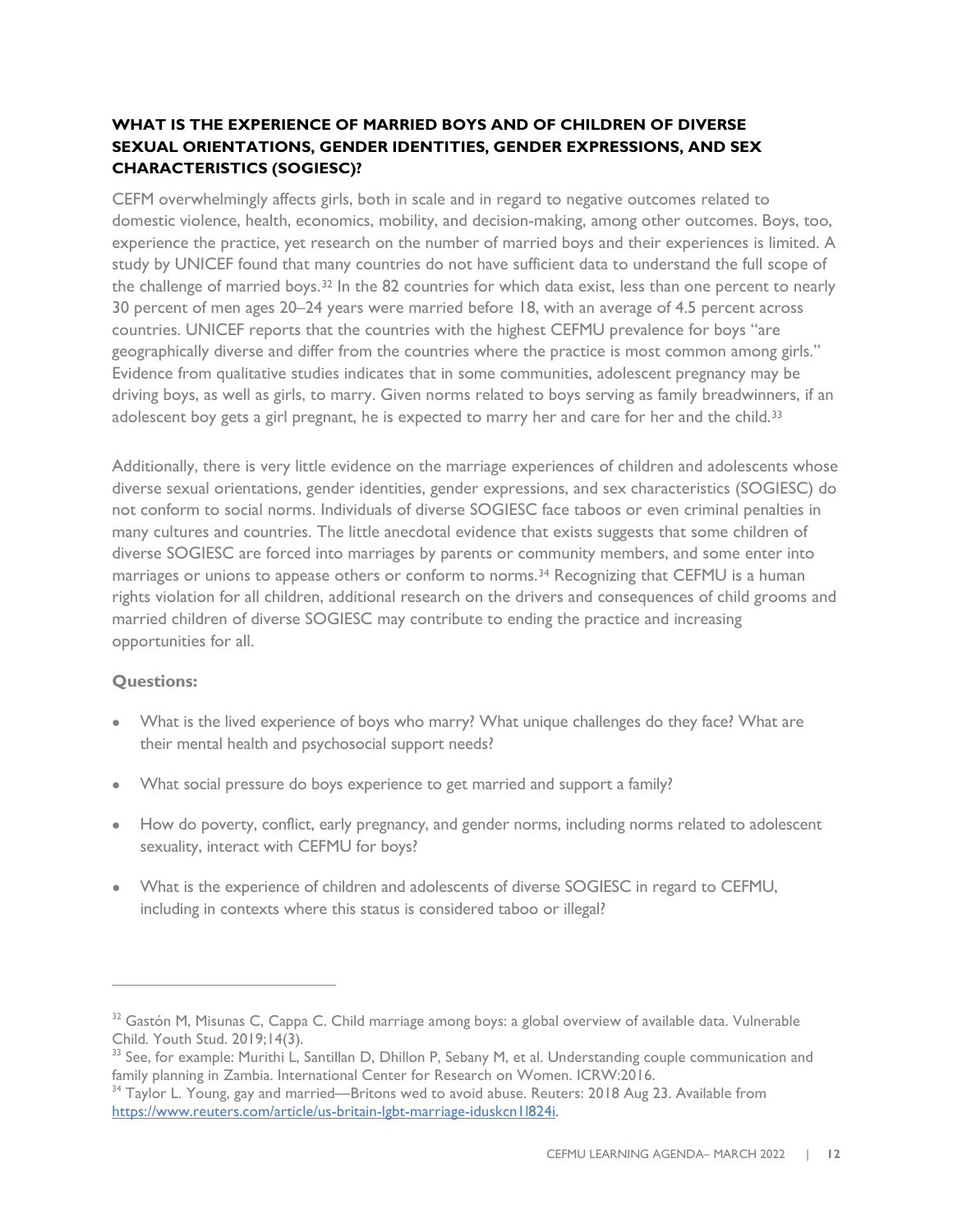#### **HOW DO CHANGES IN SOCIETIES, INCLUDING LAWS AND POLICIES, AFFECT CEFMU AND BROADER ISSUES RELATED TO ADOLESCENT SEXUALITY?**

CEFMU has long been against the law in some countries that still have a high prevalence, raising the question of what effect laws and policies themselves have. It is not fully understood how laws and policies that dictate the age at which someone can legally marry may change the median age at marriage at a country or regional level. A greater body of evidence is needed to understand how these laws affect related outcomes, such as rates of girls' education completion and adolescent pregnancy.

Advocates and policymakers are increasingly focused not only on passing laws against CEFMU but also on implementing them. Anecdotal evidence suggests that strict enforcement of CEFMU bans, particularly those that include fines or imprisonment for perpetrators (including parents), may drive the practice underground, making it more difficult to reach married girls. Furthermore, in some countries, advocates and policymakers are using campaigns aimed at raising the age of marriage to 18 to argue for raising the age of consent to sex to 18. This attempted convergence of two distinct issues challenges efforts to reduce stigma related to adolescent sexuality and makes the provision of adolescent-responsive sexual and reproductive health and rights information and services difficult.<sup>[35](#page-12-0)</sup> Advocating for girls' rights and broader gender equality can help prevent laws and policies from unnecessarily and harmfully constraining adolescents' agency.

#### **Questions:**

- What is the effect of CEFMU laws and policies on CEFMU outcomes? What are the unintended consequences of CEFMU laws?
- What specific language in laws and policies works to end CEFMU, while not diminishing adolescents' agency and rights?
- What methods can USAID and others use to most effectively track and evaluate the implementation and effects of laws and policies that aim to reduce CEFMU?

# **HOW TO ANSWER THE LEARNING QUESTIONS**

# **ANALYSIS AND USE OF EXISTING DATASETS**

The evidence base is increasingly powerful in demonstrating the complexity of CEFMU and the fact that the experience of this practice — and how to address it — varies significantly within and between countries. Through the USAID Demographic and Health Survey (DHS) and UNICEF Multiple Indicator Cluster Surveys (MICS), the global community has for decades collected data from most low-income and many middle-income countries on young women ages 20–24 who were married before age 15 and age 18. In many cases, their exact age at marriage is also collected. These data, as well as those found in other large datasets, can typically be disaggregated sub-nationally (i.e., at the district or county level) and

<span id="page-12-0"></span><sup>&</sup>lt;sup>35</sup> Petroni S, Das M, Sawyer S. [Protection versus rights: age of marriage versus age of sexual consent.](https://www.sciencedirect.com/science/article/pii/S2352464218303365?via%3Dihub) Lancet Child Adolesc. Health. 2019 Apr 4;3(4):274-280.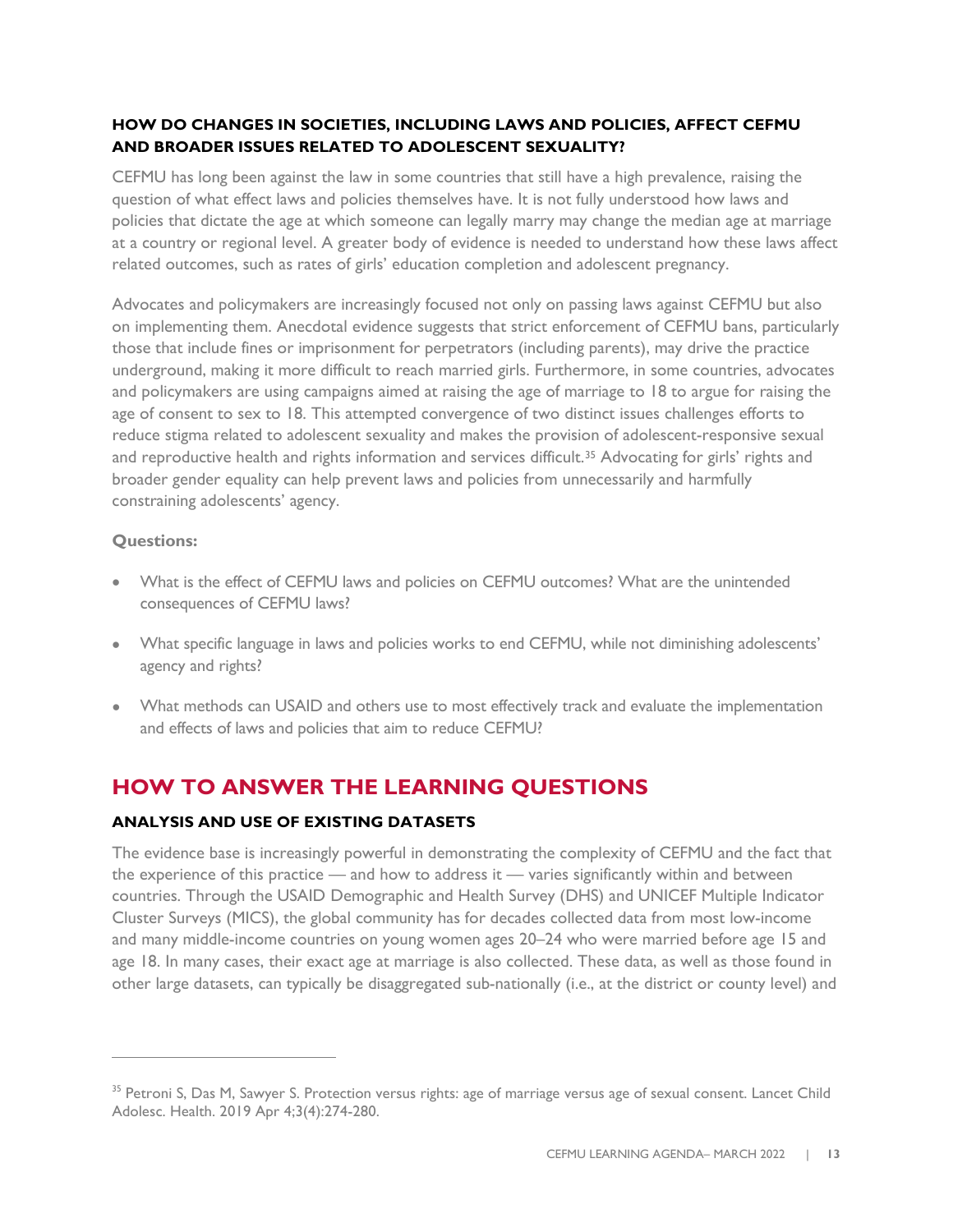by wealth quintile, among other factors. However, more nuanced segregation is necessary to reach subgroups of interest and design appropriate interventions.

Understanding these differences, as well as differences in CEFMU prevalence and trends by religion, ethnicity, education level, socioeconomic status, and other household and community characteristics, for example, may assist in targeting interventions toward those most at risk of CEFMU and related negative outcomes. Existing datasets can be better mined to produce vulnerability profiles that identify subnational regions with the greatest need, based on some of these characteristics. Some implementers and researchers develop such profiles before designing programs. However, some may respond to funders' desires for interventions in settings that do not necessarily include those most at-risk or may propose locations and interventions in response to requests for proposals, without having had the time or funding to design the most suitable interventions for the contexts with greatest need.

Appropriate analysis of existing datasets can further explain the relationships between shifts in age of marriage and other factors, such as education levels, employment opportunities, other experiences of gender-based violence, health outcomes, and mobility. There is now a fairly solid understanding of the impact of CEFMU and early childbearing on fertility, maternal health, infant mortality, and childhood stunting.<sup>[36](#page-13-0)</sup> We also understand quite a bit about the associations between CEFMU and education, labor force participation, women's earnings, fertility, and economic development, among other factors, though much more could be learned and disseminated from existing and new data.[37](#page-13-1) Far less is known about how CEFMU may contribute to other health and development outcomes, such as those related to sexual health, mental health and well-being, and nutritional status, although new evidence is beginning to shed light on these connections.<sup>[38,](#page-13-2)[39](#page-13-3)</sup>

A better understanding of these effects, as well as the determinants and drivers that are contributing to CEFMU and other negative outcomes for girls in specific contexts, could be helpful in designing powerful, locally relevant advocacy campaigns to prevent CEFMU, as well as appropriate interventions to meet the needs of those already affected by the practice. In the short-term, "there are numerous opportunities to better use existing datasets related to adolescent girls; to add questions […] to already-planned and newly designed surveys and evaluations; (and) to make better use of existing programmatic and administrative data."[40](#page-13-4)

<span id="page-13-1"></span><span id="page-13-0"></span><sup>&</sup>lt;sup>37</sup> Wodon Q, Male C, Nayihouba A, Onagoruwa A, Savadogo A, Yedan A, et al. Economic impacts of child marriage: global synthesis report. Washington, DC: The World Bank and ICRW; 2017. Available from: [https://documents1.worldbank.org/curated/en/530891498511398503/pdf/116829-WP-P151842-PUBLIC-EICM-](https://documents1.worldbank.org/curated/en/530891498511398503/pdf/116829-WP-P151842-PUBLIC-EICM-Global-Conference-Edition-June-27.pdf)[Global-Conference-Edition-June-27.pdf.](https://documents1.worldbank.org/curated/en/530891498511398503/pdf/116829-WP-P151842-PUBLIC-EICM-Global-Conference-Edition-June-27.pdf)

<span id="page-13-2"></span><sup>&</sup>lt;sup>38</sup> See, for example: Petroni S, Yates R, Siddiqi M, Luo C, Finnie A, Walker D, et al. [Understanding the relationships](https://www.jahonline.org/article/S1054-139X(19)30109-0/fulltext) [between HIV and child marriage: conclusions from an expert consultation.](https://www.jahonline.org/article/S1054-139X(19)30109-0/fulltext) Journal of Adolesc. Health. 2019 Jun;64 (6): 694–696.

<span id="page-13-3"></span><sup>&</sup>lt;sup>39</sup> See, for example: John NA, Edmeades J, Murithi L. Child marriage and psychological well-being in Niger and Ethiopia. BMC Public Health. 2019;19(1029). Available from [https://doi.org/10.1186/s12889-019-7314-z.](https://doi.org/10.1186/s12889-019-7314-z)

<span id="page-13-4"></span> $40$  Petroni S, Yates R, Siddiqi M, Luo C, Finnie A, Walker D, et al. Understanding the relationships between HIV and [child marriage: conclusions from an expert consultation.](https://www.jahonline.org/article/S1054-139X(19)30109-0/fulltext) Journal of Adolesc. Health. 2019 Jun;64 (6): 694–696.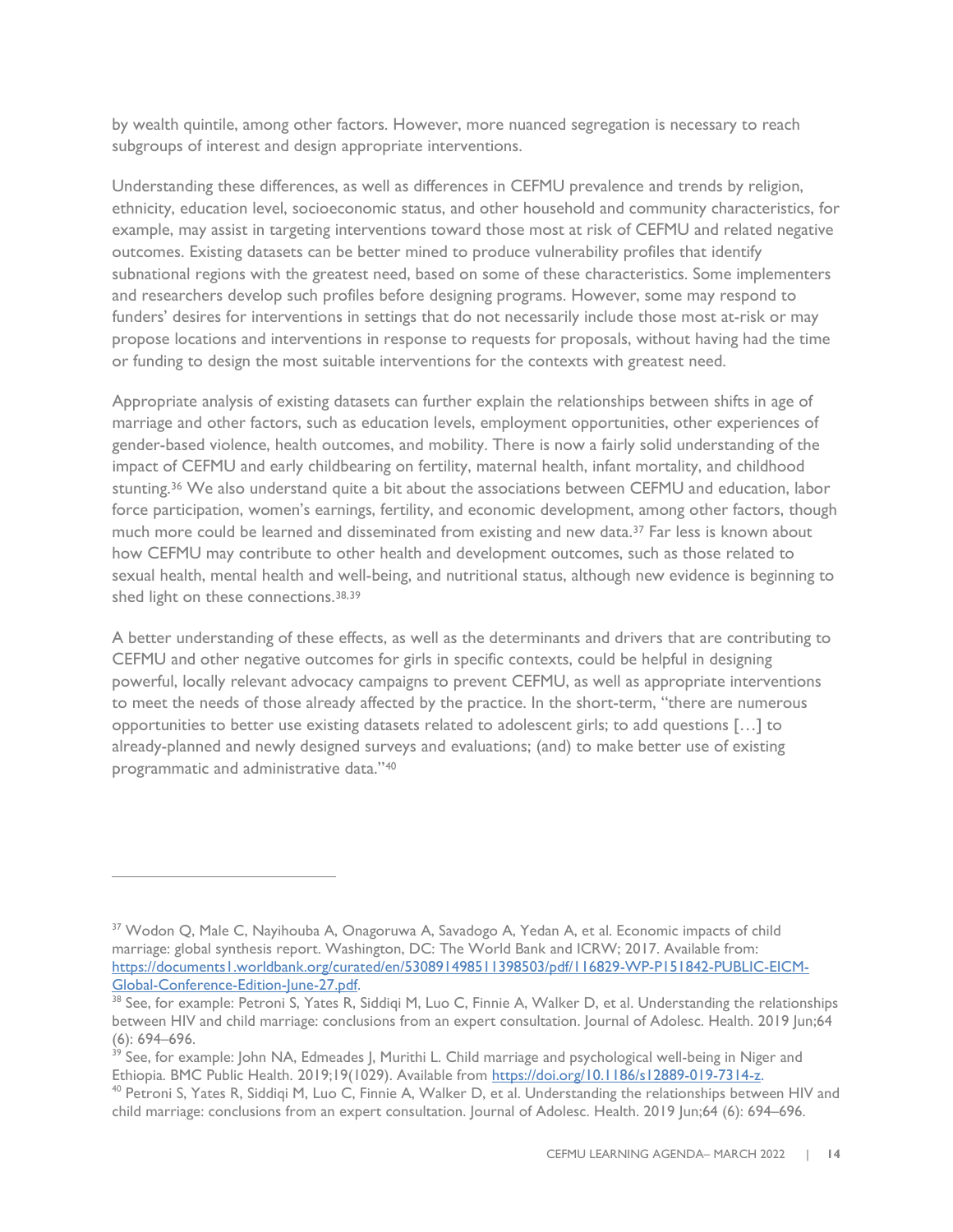#### **LONGITUDINAL STUDIES**

While the types of analyses described above may provide important context-specific information, they will not help us understand causality or directionality. In other words, they do not allow us to determine whether CEFMU causes low education and poor health outcomes, or vice versa. Some recent studies have attempted to disentangle the temporality between CEFMU, school dropout, and adolescent pregnancy, for example, but have faced significant methodological challenges.[41](#page-14-0) To better determine causality, carefully designed longitudinal studies are needed that follow the attitudes and practices of girls and women over time, as well as the perspectives and behaviors of boys and men.

The *Young Lives* program at Oxford University, the *Global Early Adolescent Study (GEAS)* at Johns Hopkins University, and the *Gender and Adolescence: Global Evidence (GAGE)* program at the Overseas Development Institute have all engaged large cohorts of adolescents in diverse country settings in studies that touch on a range of factors, including CEFMU. These studies have yielded useful information and will, over time, document far more about associations between key development factors and CEFMU.

Longitudinal studies could be used to answer learning agenda questions such as:

- What is the relationship between marriage and schooling, and what works best to help all married girls, including those who may be pregnant or parenting, remain in, return to, and complete school?
- How do poverty, conflict, early pregnancy, and gender norms, including norms related to adolescent sexuality, interact with CEFM for boys?

#### **QUALITATIVE RESEARCH**

A significant amount of qualitative research in the past decade has helped to build a greater understanding of girls' and women's experiences related to CEFMU in many regions of the world. Such research is critical in grounding high-level statistics in local context. For example, a recent qualitative study in Guinea-Conakry showed that women who married as children perceived both disadvantages and advantages of their early marriages, providing important context as to why one in two girls in Guinea continues to marry before age 18.[42](#page-14-1) 

Qualitative research in Kenya and Zambia found school dropout and adolescent pregnancy to be direct precursors to CEFMU. These qualitative data explain better than statistics ever could that each of these drivers is rooted in deeply entrenched gender inequality and economic security, both of which drive adolescent sexual activity. Further, the research found tensions at the familial and community levels regarding the rights and expectations of adolescents, particularly adolescent girls.[43](#page-14-2) Qualitative work in Zambia, Nepal, Brazil, Guatemala, and Honduras, among others, is increasingly revealing that stigma and control of adolescent girls' mobility and sexuality is likely contributing to marriages for girls, and often

<span id="page-14-0"></span><sup>&</sup>lt;sup>41</sup> See, for example: Stoebenau K, Warner A, Edmeades JD, Sexton M. [Girls are like leaves on the wind:](https://www.icrw.org/wp-content/uploads/2016/10/141011-ICRW-MacArthur-Final-Web-R.pdf) How gender expectations impact girls' education. Washington, DC: ICRW;2015. 13.

<span id="page-14-1"></span> $42$  Efevbera Y. 'It is this which is normal': a qualitative study on women's experiences with child marriage and health in Conakry, Guinea. Journal of Adolescent Health. 2019 Feb 1;64(2):S14-S15.

[https://doi.org/10.1016/j.jadohealth.2018.10.041.](https://urldefense.com/v3/__https:/doi.org/10.1016/j.jadohealth.2018.10.041__;!!ELf_LxN3sEQ!YJ_DbtBJes1u98Y0yif89HMcAis0CkE-23dzQs3LQqfz29lNtiPlZhUeBHXIBUDpSwt6IUy1UVLKz-JORu5fClqF96I$)

<span id="page-14-2"></span><sup>&</sup>lt;sup>43</sup> Steinhaus M, Gregowski A, Stevanovic Fenn N, Petroni S. [She cannot just sit around waiting to turn twenty:](https://www.girlsnotbrides.org/resource-centre/cannot-just-sit-around-waiting-turn-twenty-understanding-child-marriage-persists-kenya-zambia/) understanding why child marriage persists in Kenya and Zambia. Washington (DC): ICRW; 2016. 18.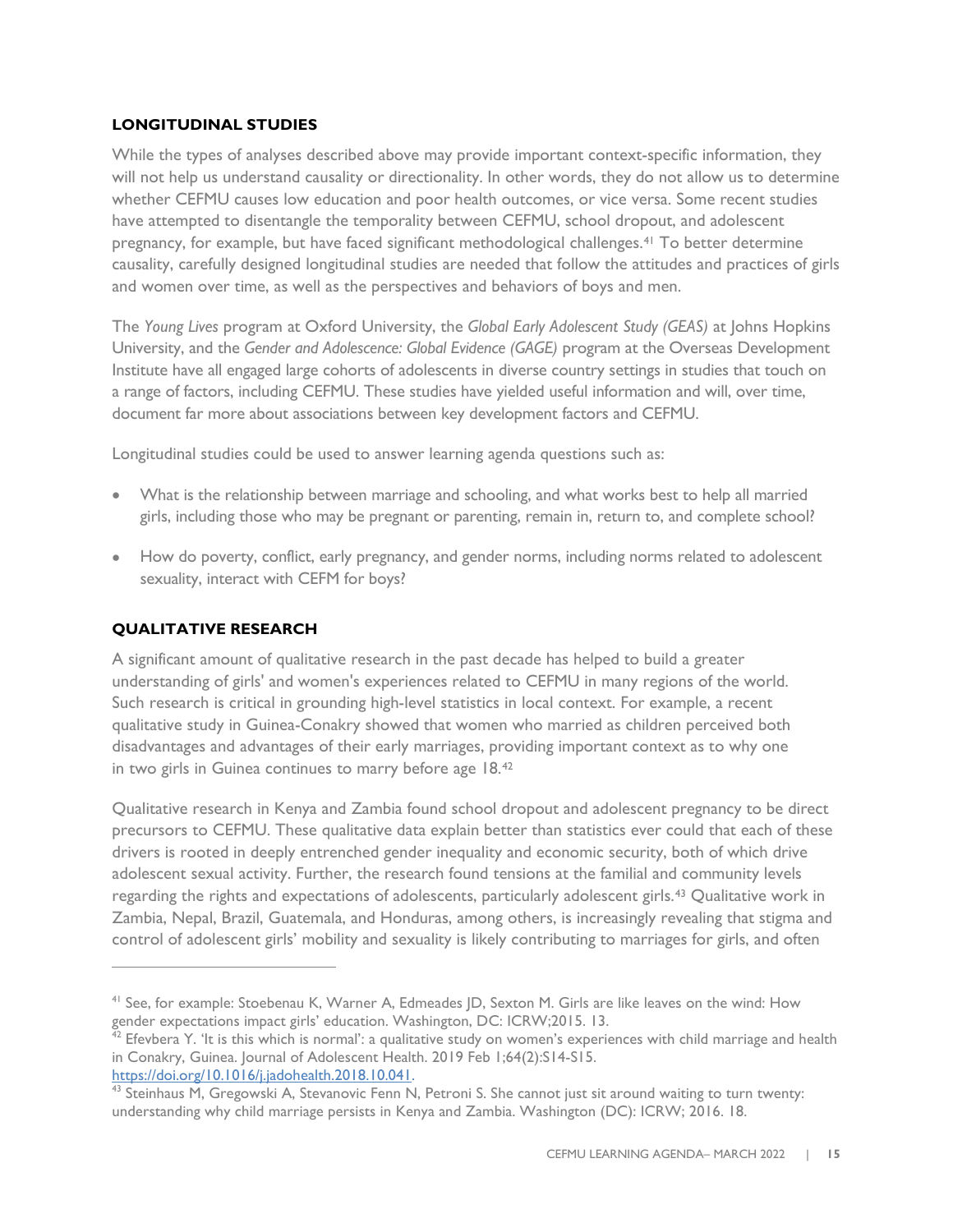boys, younger than 18, who may feel marriage is the only acceptable way to engage with each other.[44,](#page-15-0)[45,](#page-15-1)[46](#page-15-2) And increasing research into social norms has helped to shed light on where societal expectations primarily drive CEFMU for girls.[47,](#page-15-3)[48](#page-15-4)

Qualitative research, including efforts led by young people and survivors, can provide compelling examples useful for advocates and policymakers alike. Girls' and women's own stories demonstrating the impacts of CEFM could be particularly powerful.

Qualitative research can be used to answer learning agenda questions such as:

- What is the experience of children and adolescents of diverse SOGIESC in regard to CEFMU, including in contexts where this status is considered taboo or illegal?
- How does gender-based violence experienced by girls in their households drive their desire to enter a union or marriage?
- What barriers do married adolescents face in seeking adolescent-responsive sexual and reproductive health and maternal, newborn, and child health services?

## **EXPERIMENTAL AND QUASI-EXPERIMENTAL STUDIES**

Rigorous testing using experimental and quasi-experimental designs can provide valuable data on what interventions — or combination of interventions — are effective at preventing CEFMU and improving related outcomes. Investment in rigorous evaluations of interventions in various geographies and settings could help identify promising and evidence-based approaches to be scaled up. Rigorous evaluations should be preceded by formative qualitative research to contextualize and adapt interventions to the setting and population and should include qualitative research in the evaluation component to help explain the quantitative evaluation results.

This approach can be used to answer learning agenda questions such as:

- What are key elements of interventions that are needed to shift social norms related to girls' sexuality at and beyond the community level?
- How do parents and family members, communities, and influencers help bring about social change and norm transformation?
- What interventions work to improve married girls' agency and equity in the marital relationship?

<span id="page-15-0"></span><sup>&</sup>lt;sup>44</sup> Murithi L, Santillan D, Dhillon P, Sebany M, et al. Understanding couple communication and family planning in [Zambia.](https://www.icrw.org/wp-content/uploads/2016/10/SIFPO2-Zambia-couple-communication-report_2016_final.pdf) International Center for Research on Women. ICRW:2016.

<span id="page-15-1"></span><sup>&</sup>lt;sup>45</sup> [Child marriage in Nepal,](https://www.wvi.org/sites/default/files/Child%20Marriage%20in%20Nepal-%20Report.pdf) Plan Nepal. Save the Children and World Vision International Nepal; 2012.

<span id="page-15-2"></span><sup>&</sup>lt;sup>46</sup> Taylor A, Murphy-Graham E, Van Horn J, Vaitla B, Del Valle A, Cislaghi B. Child marriages and unions in Latin

<span id="page-15-3"></span>[America: understanding the roles of agency and social norms.](https://www.jahonline.org/article/S1054-139X(19)30007-2/fulltext) J of Adolesc Health. 2019 Apr;64(4S):S45-S51.<br><sup>47</sup> Steinhaus, Mara et al. (2019) Measuring social norms related to child marriage among adult decision-makers of [young girls in Phalombe and Thyolo, Malawi.](https://www.jahonline.org/article/S1054-139X(19)30010-2/fulltext) J of Adolesc Health. 2019 Apr;64(4S):S37-S44.<br><sup>48</sup> See, for example: Greene ME, Stiefvater E. Social and gender norms and child marriage: a reflection on issues,

<span id="page-15-4"></span>[evidence and areas of inquiry in the field.](https://www.alignplatform.org/sites/default/files/2019-04/align_child_marriage_thinkpiece.pdf) London: ALIGN; 2019 Apr 25.